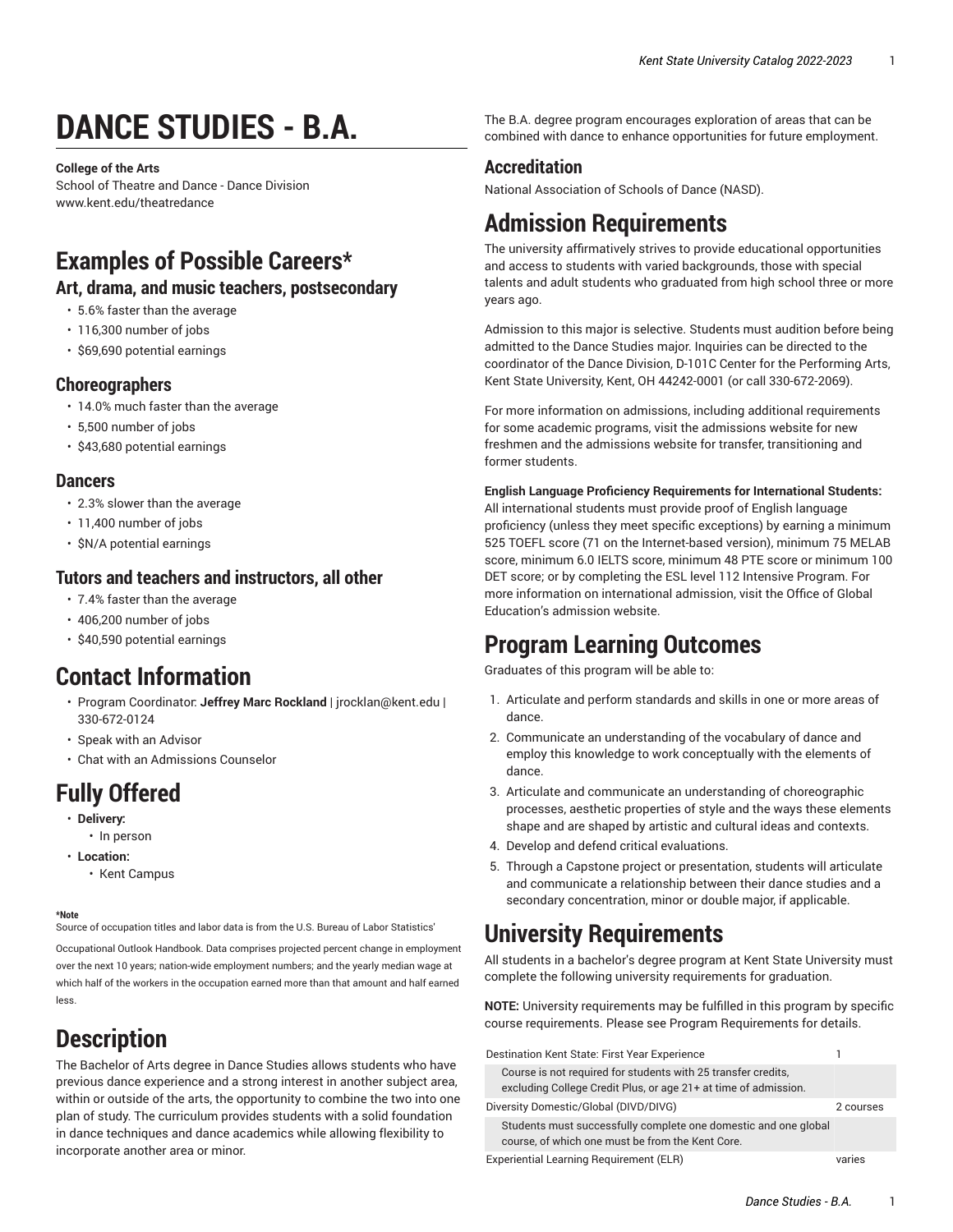| Students must successfully complete one course or approved<br>experience.                                    |          |
|--------------------------------------------------------------------------------------------------------------|----------|
| Kent Core (see table below)                                                                                  | 36-37    |
| Writing-Intensive Course (WIC)                                                                               | 1 course |
| Students must earn a minimum C grade in the course.                                                          |          |
| <b>Upper-Division Requirement</b>                                                                            | 39       |
| Students must successfully complete 39 upper-division (numbered<br>30000 to 49999) credit hours to graduate. |          |
| <b>Total Credit Hour Requirement</b>                                                                         | 120      |

### <span id="page-1-0"></span>**Kent Core Requirements**

| Kent Core Composition (KCMP)                                           |         |
|------------------------------------------------------------------------|---------|
| Kent Core Mathematics and Critical Reasoning (KMCR)                    | 3       |
| Kent Core Humanities and Fine Arts (KHUM/KFA) (min one course<br>each) | 9       |
| Kent Core Social Sciences (KSS) (must be from two disciplines)         | 6       |
| Kent Core Basic Sciences (KBS/KLAB) (must include one laboratory)      | $6 - 7$ |
| Kent Core Additional (KADL)                                            | 6       |
| <b>Total Credit Hours:</b>                                             | 36-37   |

### **Program Requirements**

#### **Major Requirements**

| Code              | Title                                                             | <b>Credit</b><br><b>Hours</b> |
|-------------------|-------------------------------------------------------------------|-------------------------------|
|                   | Major Requirements (courses count in major GPA)                   |                               |
| DAN 17051         | MODERN 3A                                                         | 3                             |
| DAN 17053         | PRINCIPLES OF DANCE MECHANICS I                                   | $\overline{2}$                |
| DAN 17054         | <b>BALLET 3A</b>                                                  | 3                             |
| DAN 17151         | MODERN 3B                                                         | 3                             |
| DAN 17154         | <b>BALLET 3B</b>                                                  | 3                             |
| DAN 27070         | <b>JAZZ STYLES I</b>                                              | $\overline{2}$                |
| DAN 27071         | MODERN 4A                                                         | 3                             |
| or DAN 27073      | <b>BALLET 4A</b>                                                  |                               |
| DAN 27074         | DANCE COMPOSITION I                                               | 3                             |
| <b>DAN 27170</b>  | <b>JAZZ STYLES II</b>                                             | $\overline{2}$                |
| DAN 27171         | MODERN 4B                                                         | 3                             |
| or DAN 27173      | <b>BALLET 4B</b>                                                  |                               |
| DAN 37035         | <b>DANCE COMPOSITION II</b>                                       | $\overline{2}$                |
| DAN 37057         | <b>DANCE FOR CHILDREN</b>                                         | 3                             |
| or DAN 37058      | METHODS AND MATERIALS OF DANCE                                    |                               |
| <b>DAN 37072</b>  | DANCE AND TECHNOLOGY                                              | $\overline{2}$                |
| DAN 37168         | MODERN 5B $1$                                                     | $2 - 3$                       |
| or DAN 37169      | <b>BALLET 5B</b>                                                  |                               |
| or DAN 47170      | <b>JAZZ STYLES IV</b>                                             |                               |
| DAN 37192         | DANCE PRACTICUM (ELR)                                             | 1                             |
| DAN 47063         | <b>DANCE HISTORY I</b>                                            | 3                             |
| DAN 47163         | DANCE HISTORY II (WIC) <sup>2</sup>                               | 3                             |
| DAN 47199         | BACHELOR OF ARTS CAPSTONE (ELR)                                   | $1-3$                         |
|                   | Production Elective, choose from the following:                   | 3                             |
| <b>THEA 11732</b> | FUNDAMENTALS OF PRODUCTION II:                                    |                               |
| & THEA 11733      | COSTUMES, LIGHTING AND PROJECTIONS                                |                               |
|                   | and FUNDAMENTALS OF PRODUCTION<br><b>LABORATORY III: COSTUMES</b> |                               |
|                   | or THEA 11734 FUNDAMENTALS OF PRODUCTION LABORATORY IV:           |                               |
|                   | LIGHTING, SOUND AND PROJECTIONS                                   |                               |
|                   | Ballet or Modern Additional Technique, choose from the following: | $8 - 10$                      |

| <b>Minimum Total Credit Hours:</b>                       |                                                                                                                                      | 120 |
|----------------------------------------------------------|--------------------------------------------------------------------------------------------------------------------------------------|-----|
|                                                          | General Electives (total credit hours depends on earning 120 credit<br>hours, including 39 upper-division credit hours) <sup>3</sup> | 28  |
| Kent Core Additional                                     |                                                                                                                                      | 6   |
| Kent Core Basic Sciences (must include one laboratory)   |                                                                                                                                      |     |
| Kent Core Social Sciences (must be from two disciplines) |                                                                                                                                      |     |
|                                                          | Kent Core Humanities and Fine Arts (minimum one course from each)                                                                    | 9   |
|                                                          | Kent Core Mathematics and Critical Reasoning                                                                                         | 3   |
| <b>Kent Core Composition</b>                             |                                                                                                                                      | 6   |
| <b>UC 10097</b>                                          | <b>DESTINATION KENT STATE: FIRST YEAR</b><br><b>EXPERIENCE</b>                                                                       | 1   |
|                                                          | Additional Requirements (courses do not count in GPA)                                                                                |     |
| DAN 47196                                                | INDIVIDUAL INVESTIGATION IN DANCE                                                                                                    |     |
| DAN 47154                                                | MODERN 6B                                                                                                                            |     |
| DAN 47054                                                | MODERN 6A                                                                                                                            |     |
| DAN 47169                                                | <b>BALLET 6B</b>                                                                                                                     |     |
| DAN 47069                                                | <b>BALLET 6A</b>                                                                                                                     |     |
| DAN 37169                                                | <b>BALLET 5B</b>                                                                                                                     |     |
| DAN 37168                                                | MODERN 5B                                                                                                                            |     |
| DAN 37100<br>DAN 37150                                   | POINTE <sub>1</sub><br>POINTE <sub>2</sub>                                                                                           |     |
| DAN 37069                                                | <b>BALLET 5A</b>                                                                                                                     |     |
| DAN 37068                                                | MODERN 5A                                                                                                                            |     |
|                                                          |                                                                                                                                      |     |

- <sup>1</sup> Successful completion of DAN 37168, DAN 37169 or DAN 47170 is required for graduation with the B.A. degree in Dance Studies. Promotion to the next level of technique is at the discretion of the dance faculty.
- 2 A minimum C grade must be earned to fulfill the writing-intensive requirement.
- 3 Students must complete a minimum of 20 elective credit hours of courses related to a secondary area of inquiry or minor.

#### **Progression Requirements**

- Entrance to the B.A. degree in Dance Studies is by audition.
- Promotion to the next level is at the discretion of the dance faculty.
- All students in the major must audition for all Dance Division concerts. To perform in the concert, students must be enrolled in a minimum of one dance technique class during the semester of the concert.
- Students enter on a probationary status and must maintain GPA requirements and professional standards as indicated in the student handbook in order to be allowed to audition for concerts and progress through to graduation.

### **Graduation Requirements**

| <b>Minimum Major GPA</b> | <b>Minimum Overall GPA</b> |
|--------------------------|----------------------------|
| 2.500                    | 2.000                      |

- All majors must participate in dance faculty juries and an annual review.
- All graduates must successfully complete a course of study that includes a minimum of 20 credit hours related to a subject or a minor chosen by the student.
- All graduates must complete a project or presentation through DAN 47199 that demonstrates knowledge of dance and the additional subject chosen by the student.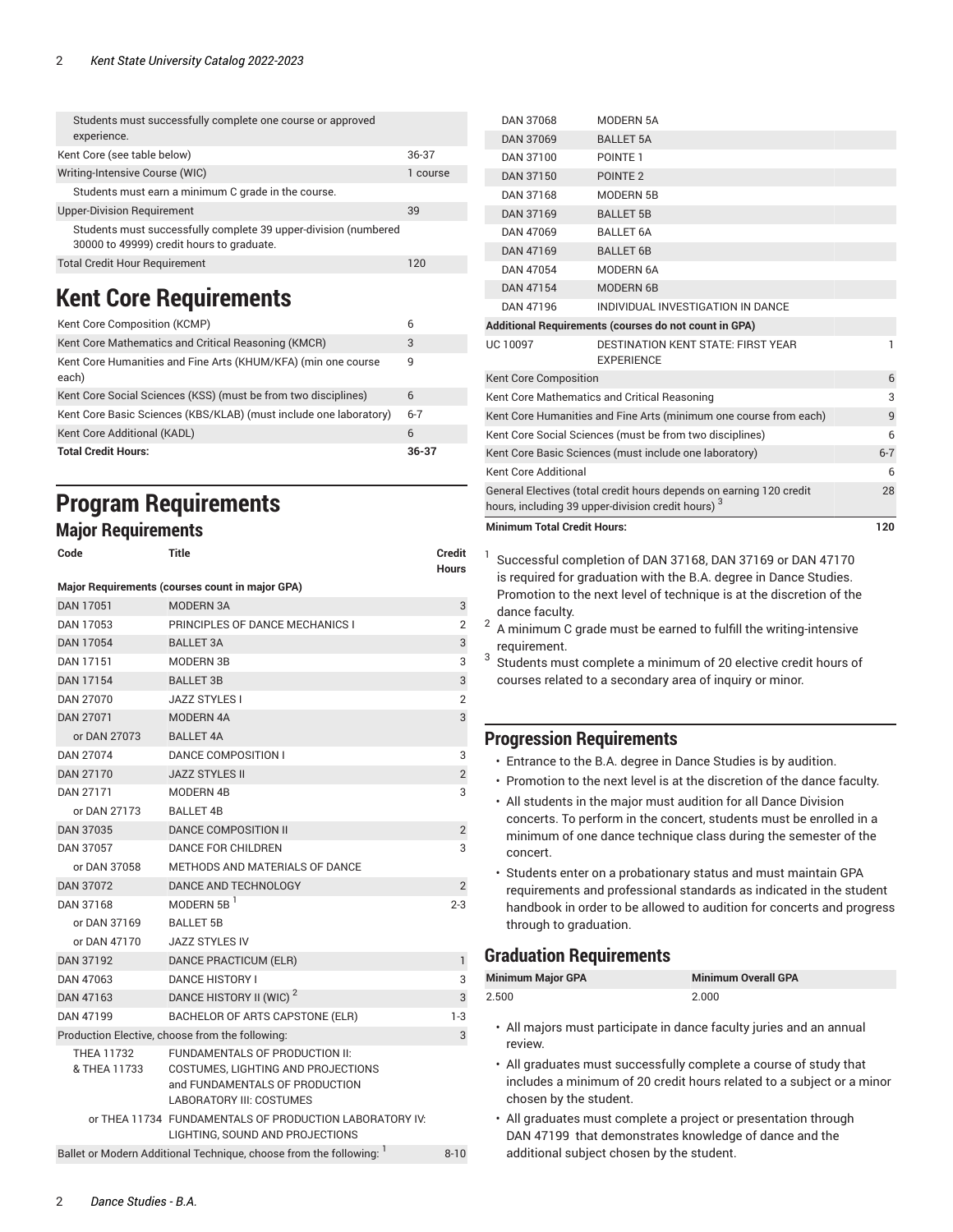• Successful completions of DAN 37168, DAN 37169 or DAN 47170 is required for graduation with the B.A. degree in Dance Studies.